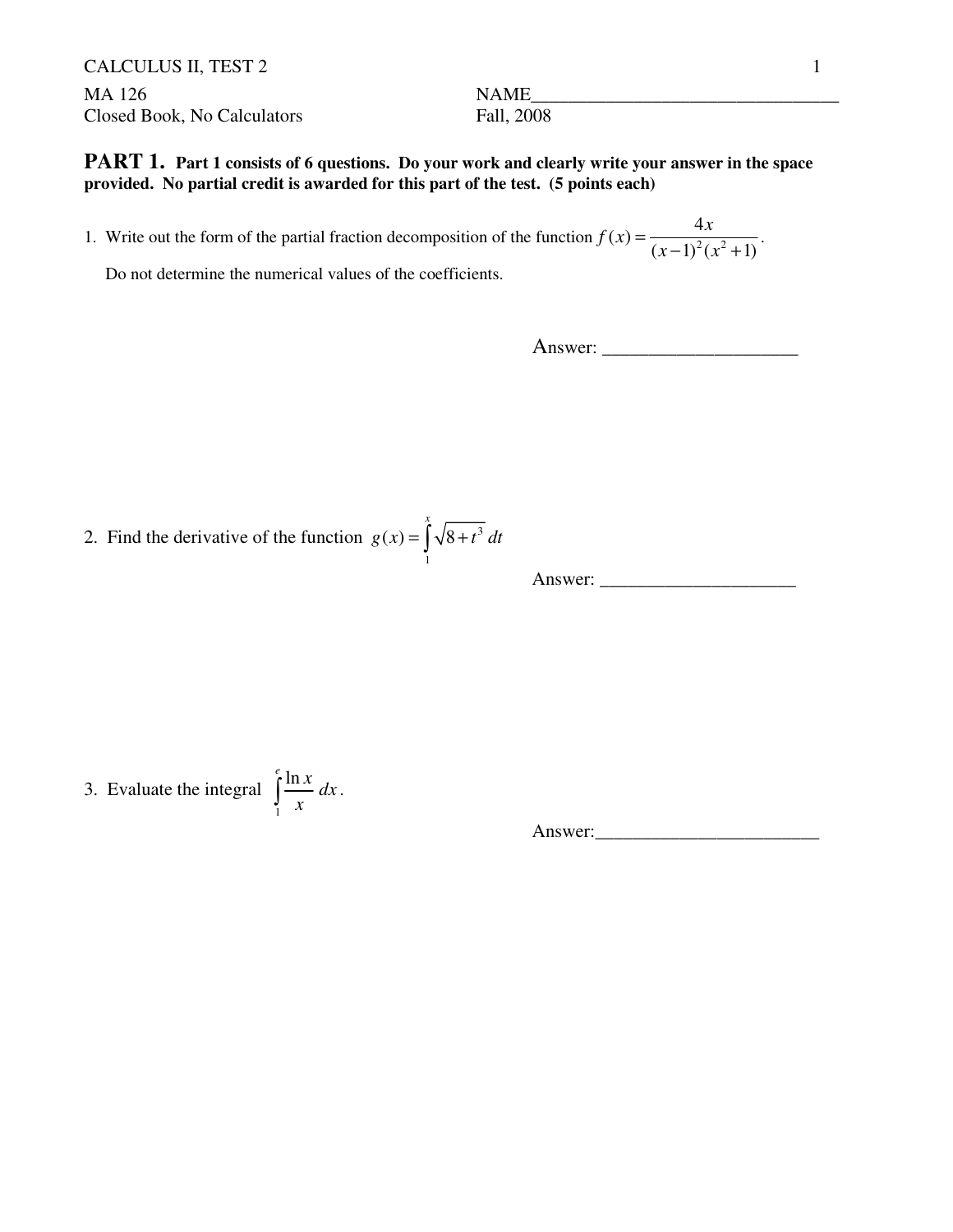### CALCULUS II, TEST 2 2

4. Evaluate the definite integral 3 2 0  $\int \sqrt{9-x^2} dx$  by interpreting it in terms of area.

Answer:\_\_\_\_\_\_\_\_\_\_\_\_\_\_\_\_\_\_\_\_\_\_\_\_\_\_

5. Evaluate the indefinite integral  $\int \tan x \sec^4 x dx$ 

Answer:

6. Evaluate the indefinite integral  $\int x \ln x dx$ .

Answer: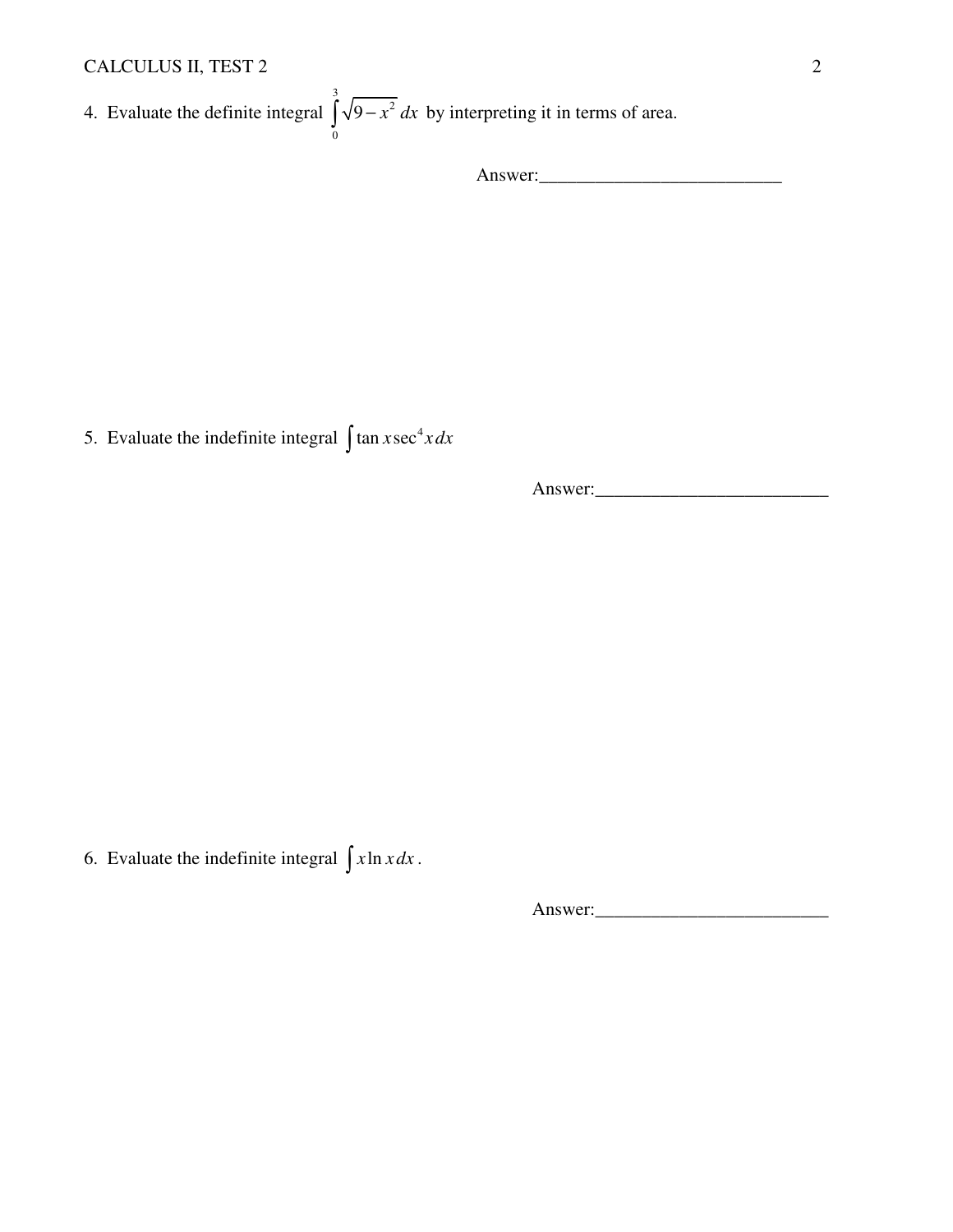#### Part 2. **Part 2 consists of 5 problems worth 14 points apiece. Show all your work for full credit! Displaying only the final answer (even if correct) without the relevant steps is not enough.**

#### **Problem 1**

a. Write out the Riemann sum for  $f(x) = \frac{1}{x}$ *x*  $=\frac{1}{x}$ ,  $1 \le x \le 5$ , with a regular partition and four terms,

 taking the sample points to be midpoints. (You do not actually have to add up the terms of the sum). What does the Riemann sum here represent? Illustrate with a diagram.

 b. Evaluate 5 1 1 *dx*  $\int_{1}^{1} \frac{1}{x} dx$ . Geometrically, what does the integral represent? Illustrate with a diagram.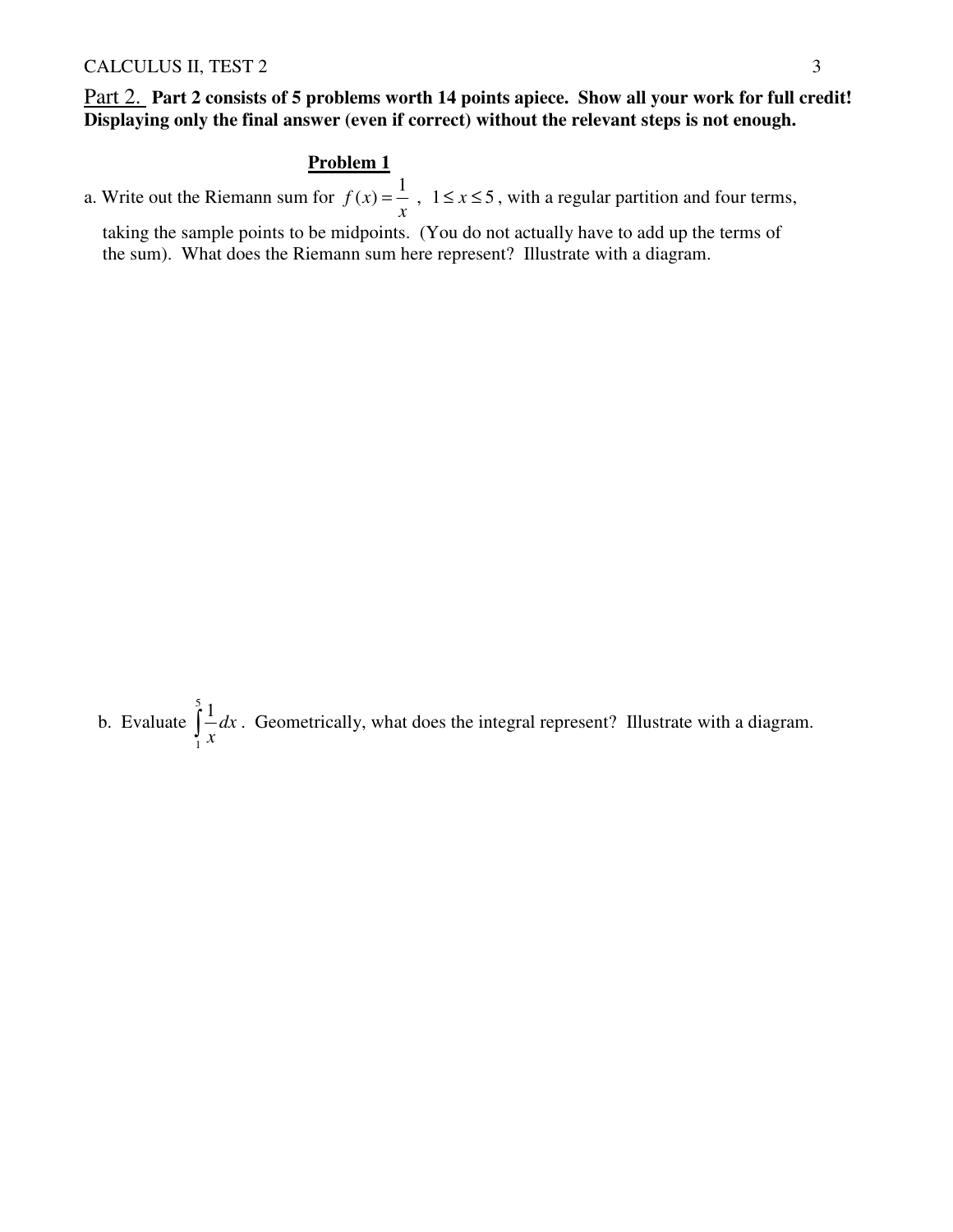#### **Problem 2**

A particle moves along a line with velocity function  $v(t) = t^2 - t$  where *v* is measured in meters per second.

(a) Find the change in position, i.e. the displacement, over the time interval  $[0,3]$ .

(b) Find the distance traveled by the particle during the time interval [0,3]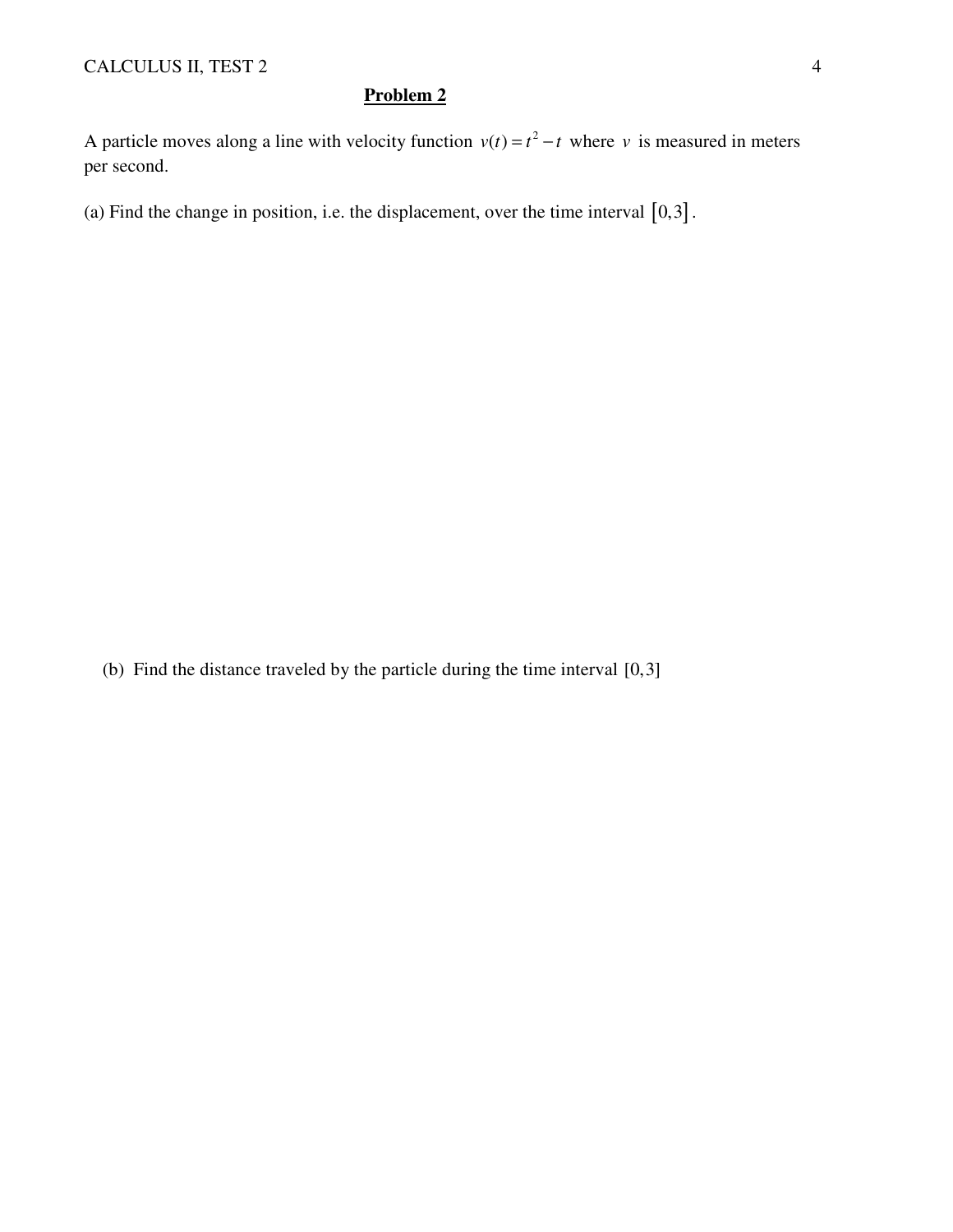#### **Problem 3**

(a) Using the substitution  $x = \sin \theta$ , where  $-\frac{\pi}{2} < \theta < \frac{\pi}{2}$ , evaluate the integral

$$
\int \frac{x^3}{\sqrt{1-x^2}} dx
$$

(b) Evaluate the indefinite integral  $\int \frac{x+1}{x^2+1}$ 1  $\frac{x+1}{2}dx$ *x* +  $\int \frac{x+1}{x^2+1} dx$  (Hint: Break up the fraction in the integrand into a sum of two fractions.)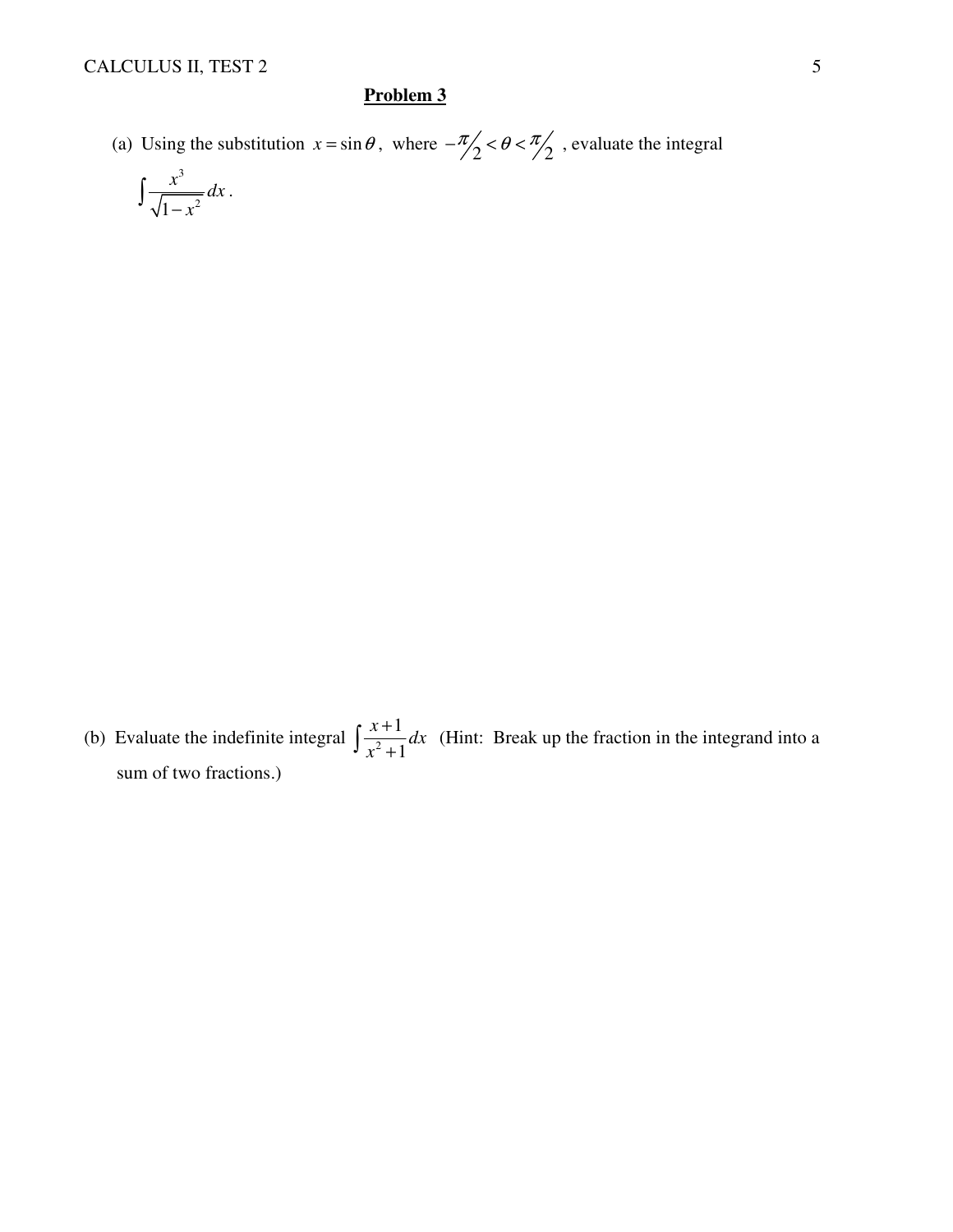## CALCULUS II, TEST 2 6

## **Problem 4**

(a) Evaluate the indefinite integral  $\int x^2 e^x dx$ .

(b) Find the average value of  $f(t) = te^{-t^2}$  over the interval [0,2].